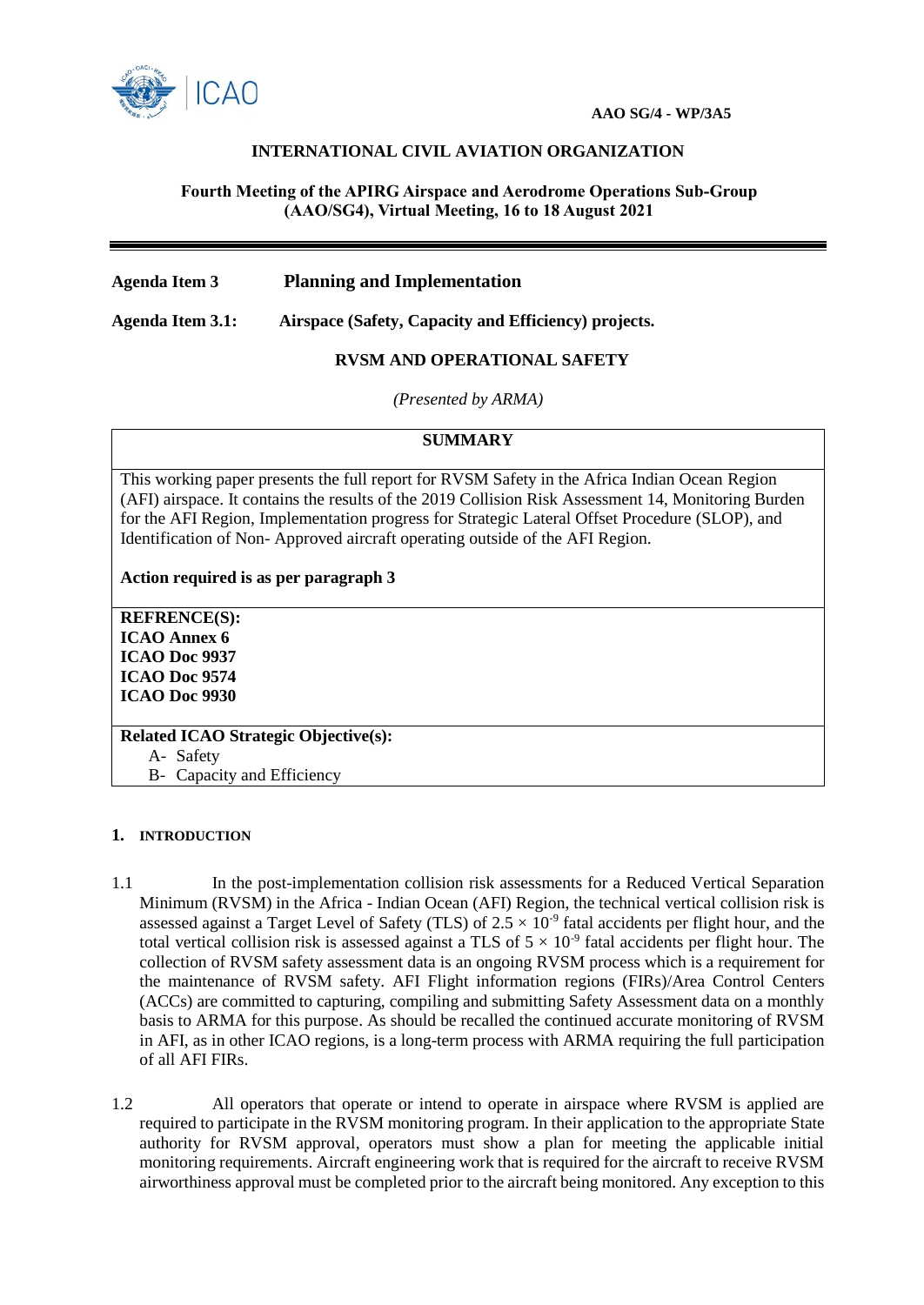rule will be coordinated with the State authority. Monitoring prior to the issue of RVSM operational approval is not a requirement.

- 1.3 Lateral navigation accuracy has an essential influence on the likelihood of a collision between two aircraft once vertical separation has been lost. Lateral navigation accuracy has increased significantly due to GNSS-based navigation compared to the VOR/DME-based navigation. To mitigate this effect for vertical risk due to operational errors, the ICAO Strategic Lateral Offset Procedure (SLOP) is introduced. Within the current RVSM collision risk assessments, the safety benefits of the implementation of the SLOP are not taken into account.
- 1.4 Non-Approved AFI Registered airframes have been identified in other Regions operating in RVSM airspace. Civil Aviation Authorities (CAAs) are encouraged to comply with Annex 6 standards that require States to take appropriate action in the event that an aircraft for which it exercises operational authority is found to be operating in RVSM airspace without approval.

### **2. DISCUSSION**

2.1 Table 1 below represents a nine-year Collision Risk Assessments report for the Region from 2010 to 2019.

| <b>CRA</b>           | $N_{az}^{total}$         | <b>TOTAL VERTICAL TLS EXCEEDED</b><br><b>BY A FACTOR OF</b> |  |
|----------------------|--------------------------|-------------------------------------------------------------|--|
| <b>CRA 14 2019</b>   | $10.9 \times 10^{-9}$    | 3.3                                                         |  |
| <b>CRA 13 2018</b>   | $75.4 \times 10^{-9}$    | 15.0                                                        |  |
| <b>CRA 12 2017</b>   | $58.6 \times 10^{-9}$    | 11.7                                                        |  |
| <b>CRA 11 2016</b>   | $36.4 \times 10^{-9}$    | 7.3                                                         |  |
| <b>CRA 10 2015</b>   | $141.2 \times 10^{-9}$   | 28.2                                                        |  |
| <b>CRA 9 2014</b>    | $63.7 \times 10^{-9}$    | 12.7                                                        |  |
| <b>CRA 8 2013</b>    | $31.4 \times 10^{-9}$    | 6.3                                                         |  |
| <b>CRA 7 2012</b>    | $8.0 \times 10^{-9}$     | 1.6                                                         |  |
| <b>CRA 6 2011</b>    | $23.2 \times 10^{-9}$    | 4.7                                                         |  |
| <b>CRA 5 2010</b>    | $33.0 \times 10^{-9}$    | 6.6                                                         |  |
| POSC CRA (2008-2009) | $31.2 \times 10^{-9}$    | 6.2                                                         |  |
|                      | Table 1 : Annual AFI TLS |                                                             |  |

2.2 Table 2 below is a comparison between **CRA 13** and **CRA 14**, highlighting the risk Estimation and Target Level of Safety (TLS)

| AFI Airspace – estimated annual flying hours = 552 755.72 hours<br>(note: estimated hours based on Dec 2019 traffic sample data) |                       |                        |  |  |
|----------------------------------------------------------------------------------------------------------------------------------|-----------------------|------------------------|--|--|
| <b>Risk</b>                                                                                                                      | <b>TLS</b>            | <b>Remarks</b>         |  |  |
| <b>Estimation</b>                                                                                                                |                       |                        |  |  |
|                                                                                                                                  |                       | Above TLS              |  |  |
|                                                                                                                                  |                       |                        |  |  |
| $7.47 \times 10^{-10}$                                                                                                           | $2.5 \times 10^{-9}$  | <b>Below Technical</b> |  |  |
|                                                                                                                                  |                       | <b>TLS</b>             |  |  |
| 10.1 x $10^{-9}$                                                                                                                 |                       |                        |  |  |
| $10.9 \times 10^{-9}$                                                                                                            | $5.0 \times 10^{-9}$  | <b>Above TLS</b>       |  |  |
|                                                                                                                                  | $75.4 \times 10^{-9}$ | $5.0 \times 10^{-9}$   |  |  |

Table 2 : 2019 TLS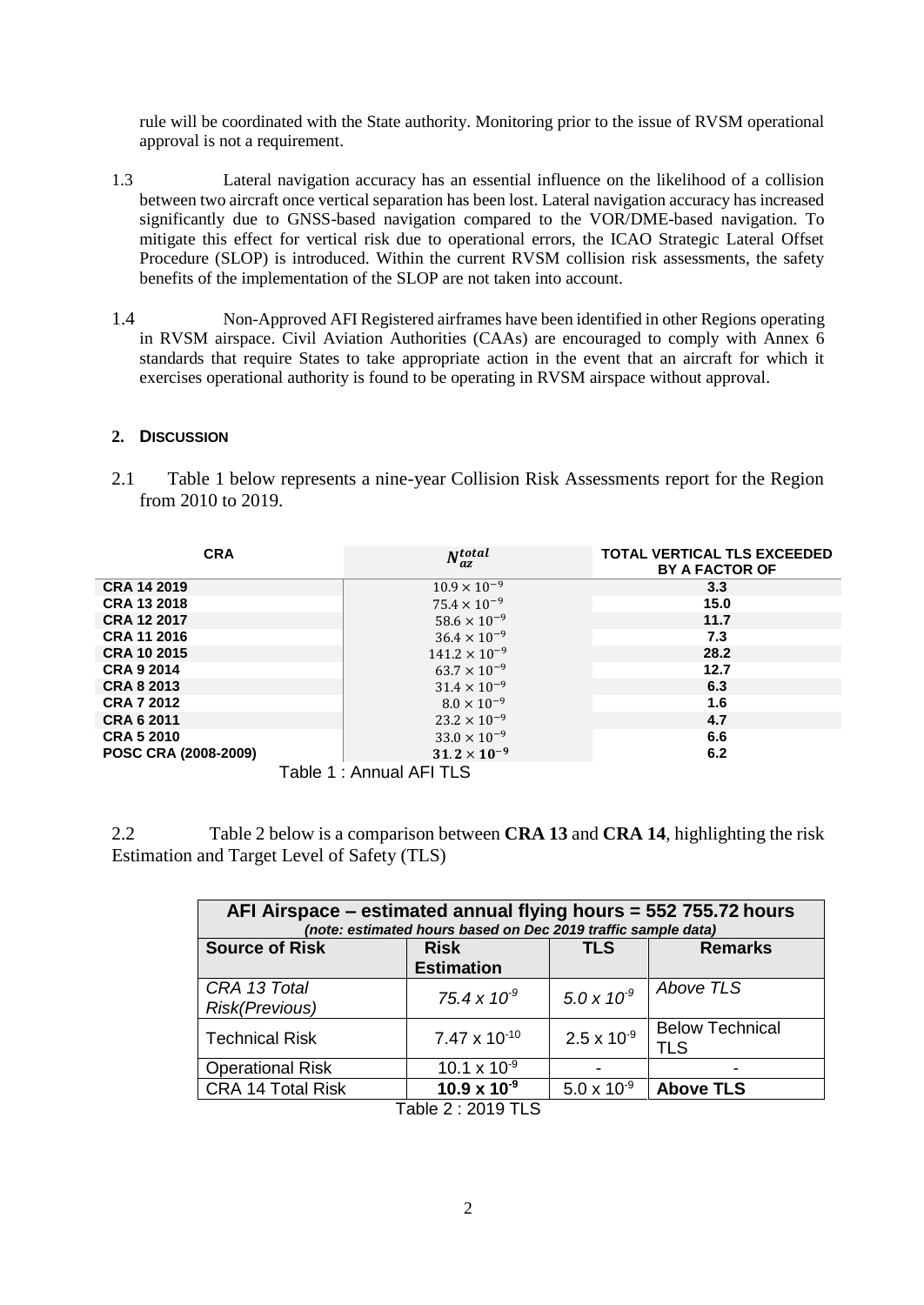2.3 A review of the May 2021 RVSM height monitoring maintained by the ARMA on behalf of ICAO determined that the total number of RVSM approved aircraft totalled 926 as at end of May 2021.

2.4 When calculating the minimum monitoring requirements using the total of approved aircraft this results in a total monitoring burden of 577 aircraft. The current outstanding burden is 336 aircraft; this represents an increase of 134 outstanding aircraft.

2.5 The outstanding monitoring burden represents aircraft that have either been monitored with the currency expiring or with aircraft that have never been monitored in order to comply with the minimum monitoring requirements.

| <b>Defaulting</b>   | <b>BURDEN</b> | <b>UNMONITOR</b> |
|---------------------|---------------|------------------|
| <b>AFI States</b>   |               | ED               |
| <b>STATE</b>        |               |                  |
| <b>Burkina Faso</b> | 5             | 5                |
| Cote D'Ivoire       | 10            | 10               |
| <b>DRC</b>          | 19            | 19               |
| <b>Djibouti</b>     | 2             | $\overline{2}$   |
| <b>Eritrea</b>      | 1             | 1                |
| Ghana               | 17            | 17               |
| Mali                | 7             | 6                |
| Sao Tome            | 7             | 7                |
| Tanzania            | 4             | 3                |

2.6 SLOP reduces the rate of collisions due to the loss of planned longitudinal and vertical separation, by 38.19 per cent. It is a safety net in both RVSM and PBCS airspace when either vertical or longitudinal separation has been lost.

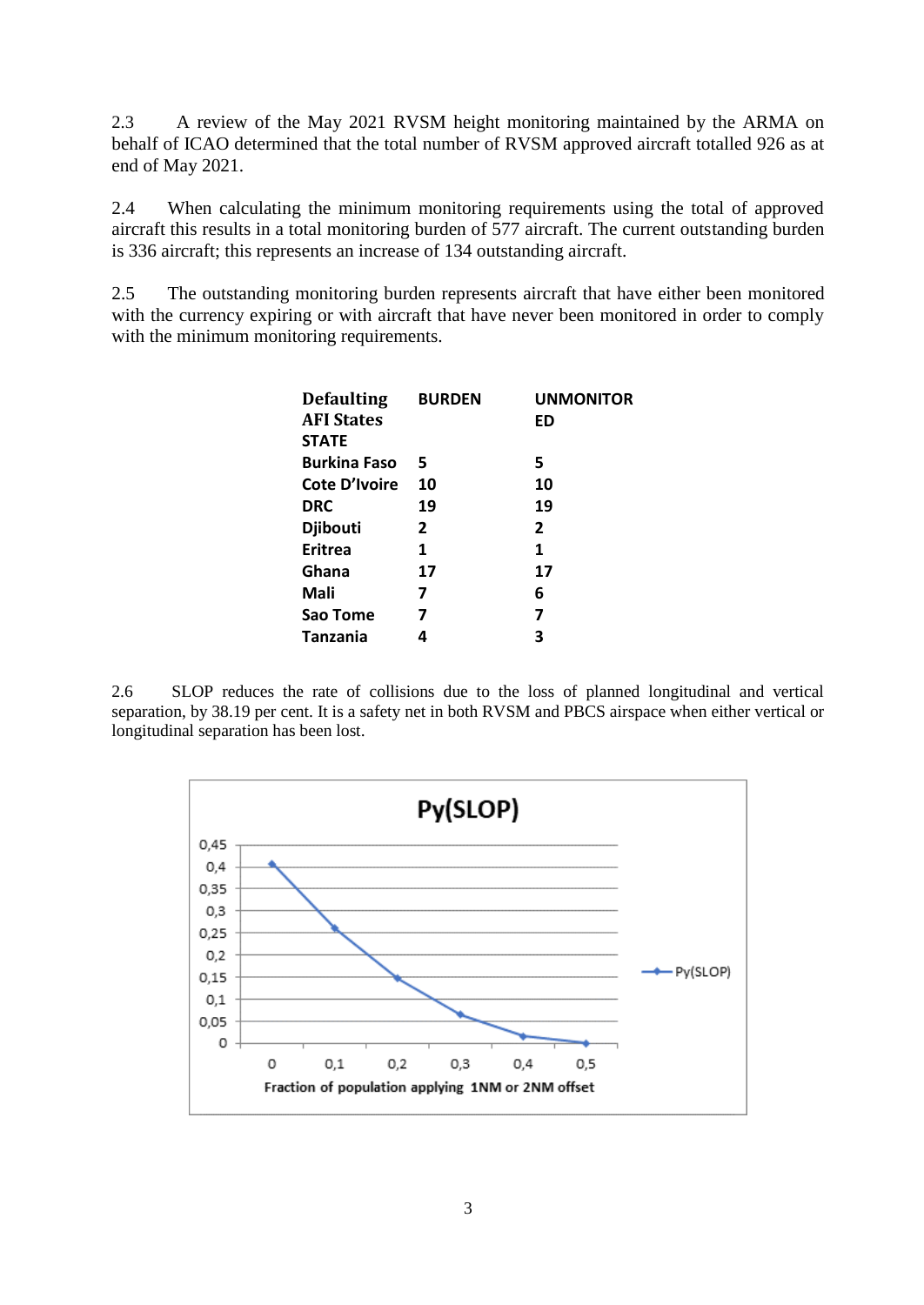2.7 For aircraft travelling on unidirectional routes, the use of offsets also reduces, by 38.19 per cent, the rate of collisions due to the loss of planned vertical separation.

2.8 For aircraft travelling on bi-directional routes, the use of offsets reduces the rate of collisions due to the loss of an even number of flight levels of vertical separation, by 38.19 per cent; and it reduces the rate of collisions due to the loss of an odd number of flight levels of planned vertical separation, by 41.04 per cent.

2.9 For aircraft travelling in opposite directions on the same flight level of adjacent parallel routes, and having opposite-direction traffic on the left, the use of offsets reduces the rate of collisions due to the loss of planned lateral separation, by 2.85 per cent.

| <b>FIR</b>               | <b>Implemented SLOP</b><br>(Yes/No) |  |  |
|--------------------------|-------------------------------------|--|--|
| Accra                    | Yes                                 |  |  |
| <b>Addis Ababa</b>       | <b>No</b>                           |  |  |
| Antananarivo             | Yes                                 |  |  |
| <b>Asmara</b>            | <b>No</b>                           |  |  |
| <b>Beira</b>             | Yes                                 |  |  |
| <b>Brazzaville</b>       | Yes                                 |  |  |
| <b>Cape Town</b>         | <b>No</b>                           |  |  |
| <b>Dakar Terrestrial</b> | Yes                                 |  |  |
| Dar Es Salaam            | Yes                                 |  |  |
| Entebbe                  | Yes                                 |  |  |
| Gaborone                 | <b>No</b>                           |  |  |
| Harare                   | Yes                                 |  |  |
| Johannesburg             | Yes                                 |  |  |
| Johannesburg Oceanic     | Yes                                 |  |  |
| Kano                     | Yes                                 |  |  |
| Kinshasa                 | Yes                                 |  |  |
| Lilongwe                 | <b>No</b>                           |  |  |
| Luanda                   | Yes                                 |  |  |
| Lusaka                   | Pending                             |  |  |
| <b>Mauritius</b>         | Yes                                 |  |  |
| Mogadishu                | Yes                                 |  |  |
| <b>Nairobi</b>           | <b>No</b>                           |  |  |
| N'djamena                | Yes                                 |  |  |
| Niamey                   | Yes                                 |  |  |
| <b>Roberts</b>           | Yes                                 |  |  |
| <b>Seychelles</b>        | Yes                                 |  |  |
| Windhoek                 | <b>No</b>                           |  |  |

| <b>Percentage of</b><br><b>Implementation</b>                       | 74% |
|---------------------------------------------------------------------|-----|
| <b>Percentage Not</b><br><b>Implemented</b>                         | 26% |
| <b>Total Implemented</b>                                            | 20  |
| <b>Total Not Implemented</b>                                        |     |
| <b>Pending Implementation</b><br><b>Awaiting</b><br><b>Evidence</b> |     |
| <b>Total FIR's</b>                                                  |     |

Table 3: SLOP Implementation status